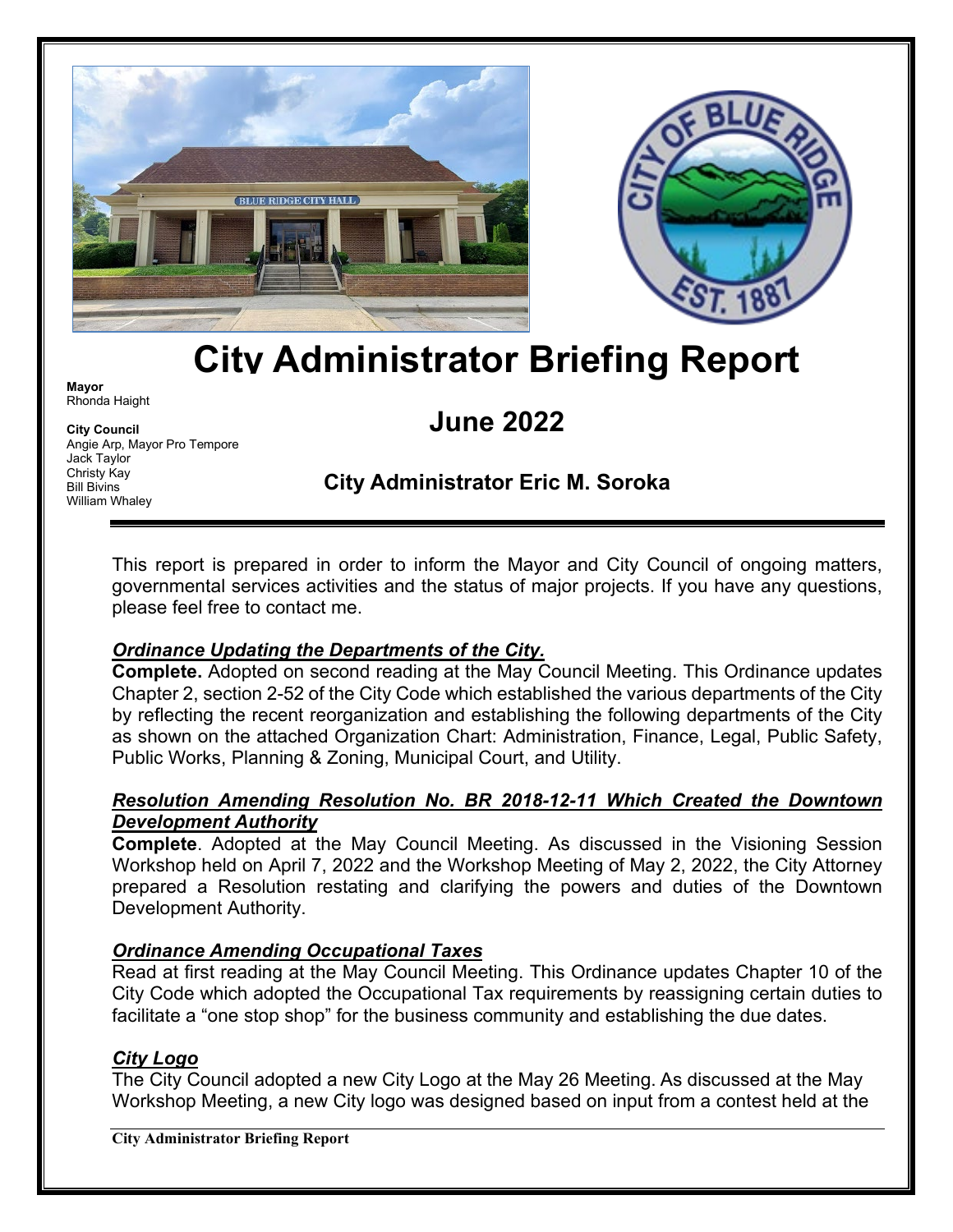Fannin High School Arts Class and a graphics designer. The final version of the logo was updated based on the input from the City Council at the Workshop Meeting.

#### *Updated City Webpage/Live Streaming Equipment*

The development of a more user-friendly website is underway. The upgrade to the live streaming system for City Council meetings is complete and will be utilized for the next Council Meeting.

#### *Downtown Parking*

Enforcement for the new parking regulations for the downtown area went into effect June 1, 2022. The kiosk at the City Parking Lot has been installed and is up and running

#### *Utility Department Highlights and Infrastructure Improvements*

#### **WATER**

| <b>Finished water</b> | 27,213,140 |
|-----------------------|------------|
| Billed                | 15,982,142 |

**Non revenue 11,230,998** Down 1.26 million gallons from last month (which includes flushing, road washing, fire department usage, etc)



The leak detection crew was here the week of May 23 and covered 23 miles of main finding 7 leaks with leak detection and correlation equipment. All of the leaks have been fixed. We have 3 weeks remaining with Mckimm & Creed and we will be scheduling those for fall when there is less rain.

The City was awarded a  $$1,000,000$  grant, which the City was required to provide a local match, for a total project of \$2,000,000 to address water loss in Mountain Tops subdivision. The data is currently being analyzed to identify the areas with the most leakage in that

subdivision. The project cost is \$2,000,000 which was previously allotted in October 2021 to be paid as follows: \$1,000,000 from SFR funds (grant), \$400,000 water surcharge, \$420,000 SPOST, \$100,000 ARPA (grant), and \$80,000 from water funds.

• The City is applying for a SRF grant to rehab the pump station at Mountain Tops Subdivision, the station is approximately 30 years old.

18 water line leaks were repaired, 5 City service lines were replaced and a master meter was installed at the entrance of park.

#### **WASTEWATER**

Treated sewer 11,368,000 Billed 7,990,714 **I & I** 3,377,286 Down from April due to some repairs and decrease in rain

• A 300 ft section of old sewer main was replaced on West Second St.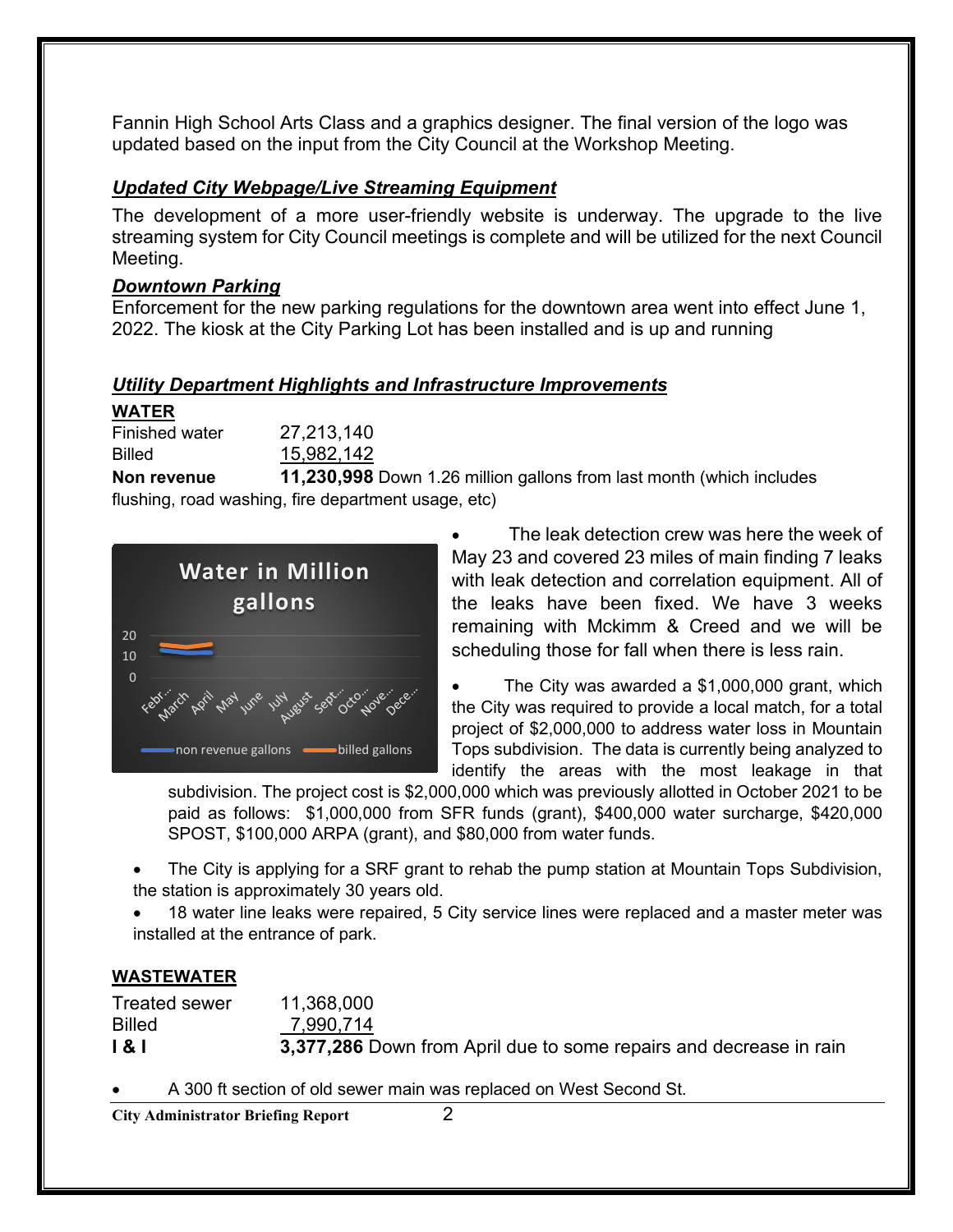- We are currently making a map of manholes that need repaired or rehabilitated to decrease infiltration.
- The Mineral Springs sewer line rehab will reduce some of the rain water infiltration and is currently in design phase. Bid opening for this project is scheduled for June 22. It is estimated that this project will be completed by January 2022. The project cost is \$550,000 which was previously allotted in August 2021 to be paid as follows: \$300,000 from ARPA funds (grant) and \$250,000 from sewer funds. The project is estimated to be completed by January 2023.
- The Sewer lift station upgrades due to aging infrastructure for CVS, Aska and Industrial lift stations is nearing design completion. The stations at CVS and Aska will be abandoned and the Industrial station will be rehabilitated into a bigger station that will handle what previously required three stations. Included in this project will be the rerouting of a force main along 515. The project will be advertised for bids by June 2022. The project cost is \$3,500,000 and the City has been approved by GEFA for a grant/loan for this project.
- The sewer treatment plant rehab is a \$5,000,000 project funded by a GEFA grant/loan and is currently in design phase. The project is expected to be bid by September 2022. The current plant is nearing 25 years old, making some of the equipment and electrical outdated and difficult to service.
- 1 sewer leak was repaired

**CUSTOMER BASE –**3,156 active water customers serving 3,378 units and 1138 sewer customers. 9 new water taps and 3 new sewer tap were installed in May. 40 new customers were added at existing locations and 183 work orders were handled for the month of May.

**MAPPING –** The water infrastructure map for inside the City is available on the website and is located on the Water & Wastewater section.

**New Development Revenues** - \$142,651. **Utilities Collection Revenue -** \$282,364.

#### *Police Department Statistics & Highlights*

|                                                    | <b>April 2022</b>                                                                                                            | <b>May 2022</b>                                                                     |
|----------------------------------------------------|------------------------------------------------------------------------------------------------------------------------------|-------------------------------------------------------------------------------------|
| <b>DISPATCHED CALLS</b><br><b>FOR SERVICE</b>      | 605                                                                                                                          | 629                                                                                 |
| <b>UCR CRIMES</b><br><b>REPORTED</b>               | 10                                                                                                                           | 6                                                                                   |
| <b>CITATIONS ISSUED</b><br><b><i>I</i>WARNINGS</b> | 69/141                                                                                                                       | 55/139                                                                              |
| <b>TOP 5 CITATIONS</b><br><b>ISSUED</b>            | *Tag violations<br>*Failure to obey traffic<br>control device<br>*Driving w/unlicensed<br>*Driving w/ Suspended<br>*Speeding | *Speeding<br>*DUI<br>*Move over violation<br>*No insurance<br>*Theft by Shoplifting |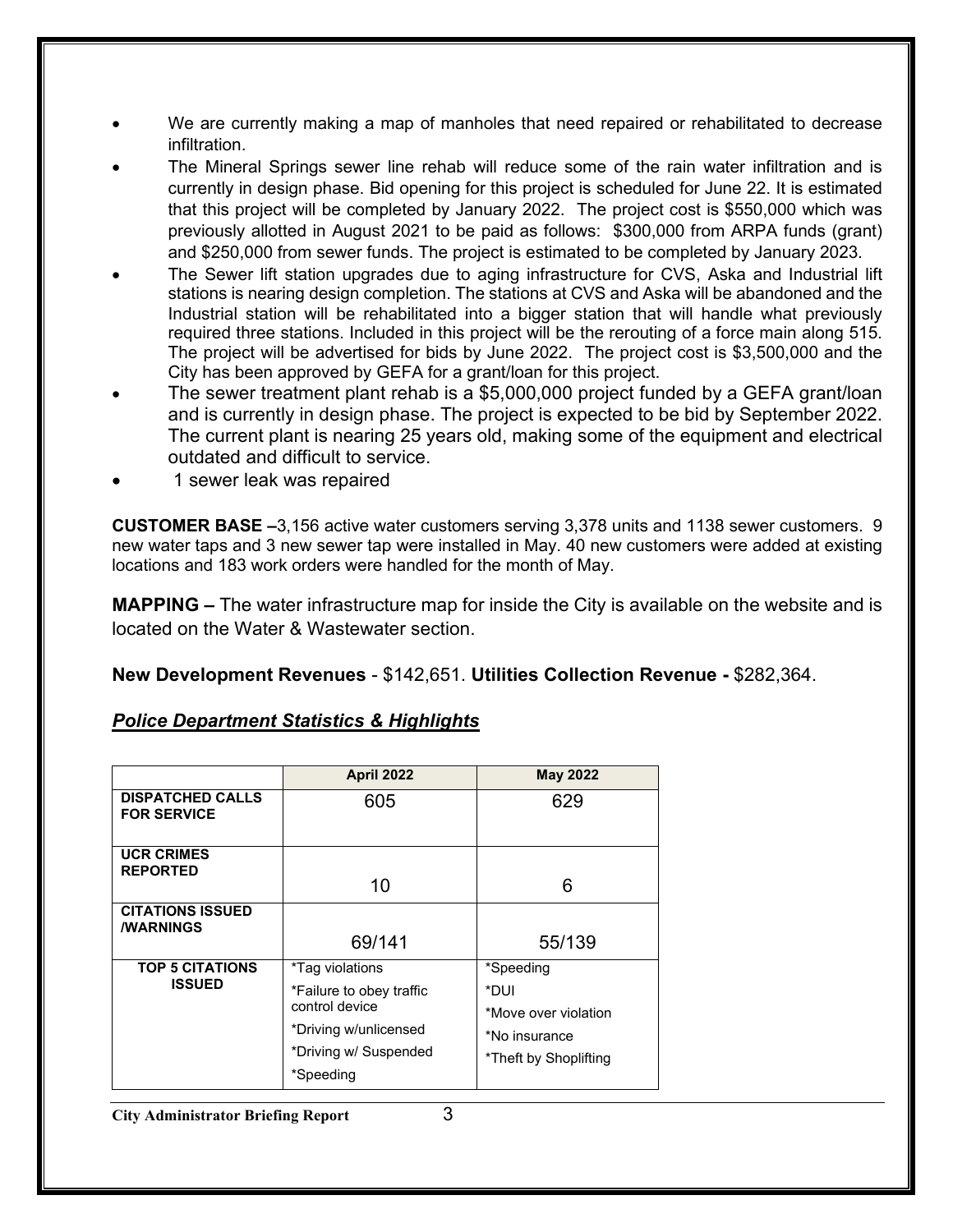#### Municipal Court

May 2021 to May 2022 - Processed 1527 citations from all agencies with fines totaling \$291,380.

May 2022 - Processed 152 citations from all agencies with fines totaling \$38,492.

#### Joint Training

A joint training exercise was held this month for Active Shooter Training between the Fannin County Sheriff's Office, City of Blue Ridge Police Department, Fannin County School Administration, Fannin County Fire/EMS and E911 to ensure all entities are working together in the case of an emergency involving an active shooter.

## *Public Works Department Highlights*

- Clean the Depot bathroom Sunday Saturday.
- Clean the playground bathroom Sunday Saturday.
- Change 52 trash can liners in downtown and Mineral Springs Sunday Saturday.
- Change 24 trash can liners at the ballpark Monday Friday.
- Scraped Mineral Springs Trail and cleaned the limbs off trail.
- Repaired minor drainage issues in various locations.
- Bush hog various roads and streets.
- Cleared roads, sidewalks, curb, and gutters from debris in downtown every Friday.
- Began the move to the new Maintenance Building.
- Installed new parking Kiosk.

**Evaluation of the City's Roads and Sidewalks** Work is underway with the City Engineer to evaluate the City's roads and sidewalks to develop a plan, including cost estimates, to resurface roads and replace sidewalks.

#### **Depot Street Storm Drainage Project Update**

Wilson Construction Management has installed 64 LF of 60" RCP (reinforced concrete pipe) under the railroad tracks to replace the existing 24" culvert that was undersized for the amount of storm water draining to it. They also installed a concrete headwall on the influent side of the 60" RCP and an 8' diameter junction box on the effluent end that connected the new pipe to the existing clay pipe that continues across the Anthony/Wojohn property. The contractor then backfilled the railroad bed with stone and Patriot Rail reinstalled the cross-ties and rails. All of the materials have been delivered. The contractor's crews are tied up on other projects since we've been waiting for materials, but they hope they will get started on the Depot Street portion of the work within the next couple of weeks.

We are also looking at options for proceeding with the long-term plan for the storm drainage improvements across the Anthony/Wojohn property so the property would only have to be disturbed once. At a minimum, we will make sure that the easement is prepared to accommodate the current work along with the future work. The surveyor is currently revising the easement plat and should have it finished this month. The contractor has the updated longterm storm drainage layout and is waiting on material pricing from the concrete pipe and structure supplier. It is anticipated that we may have this back by the middle of the month.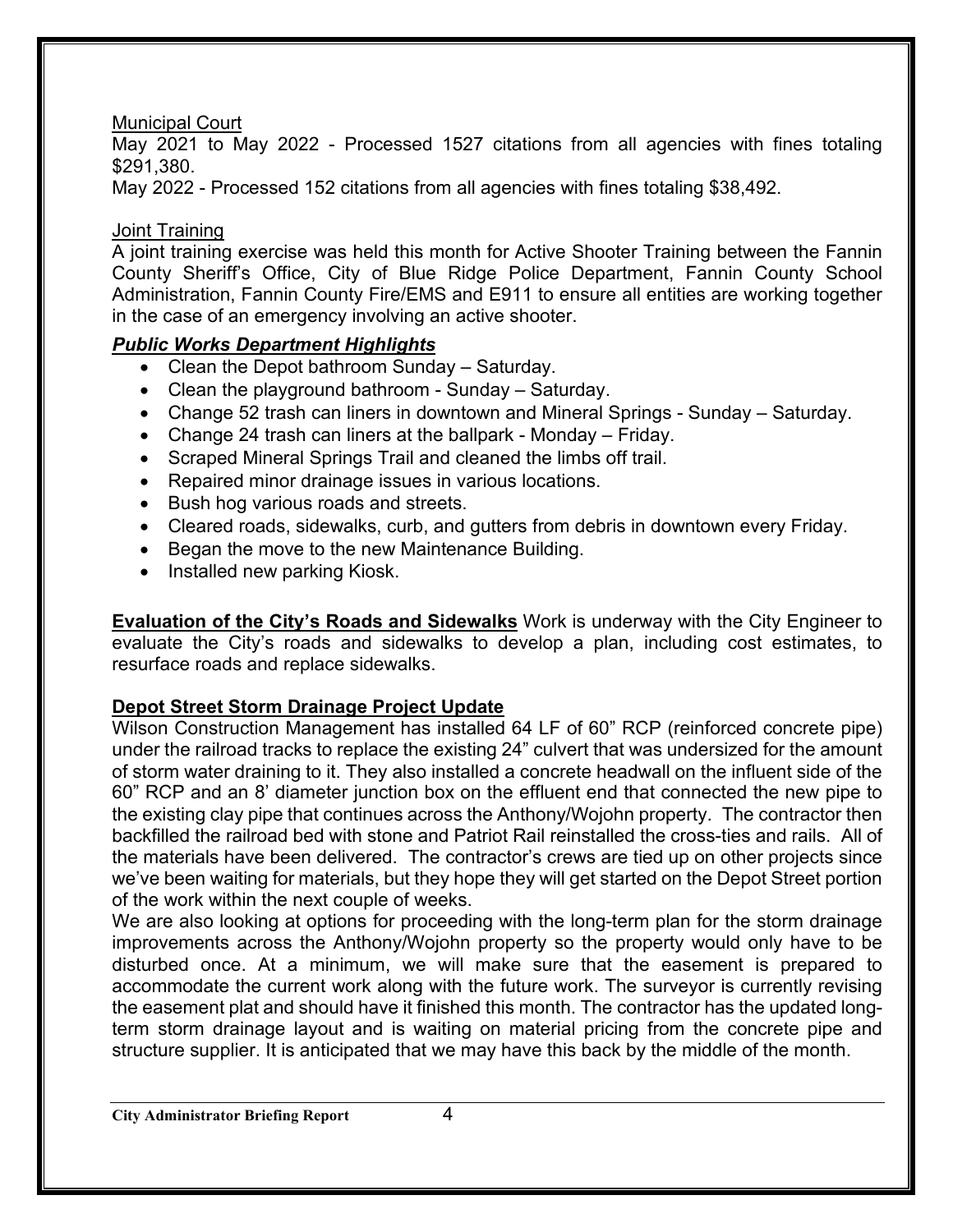## **Property Tax Information**

2021 Tax year -Approximately \$21,682 in back taxes are due. The 30-day notice process was completed May 6, 2022. Property owners who did not meet the 30-day requirement will be subject to the tax sale that will likely occur in July/August 2022.

#### **Special Event Permit Application Form**

The Special events Permit Application was updated.

#### **Zoning Code Assessment**

Retained the services of a Planning Consultant to perform an assessment of the City's Zoning Code to identify proposed modifications and updates in accordance with "best practices" and address local zoning issues discussed by the City Council at the Visioning Session Workshop.

| <b>CURRENT DEVELOPMENT &amp; APPLICATIONS IN PROGRESS</b> |                                                |                                        |                                                                                                                                                                                                                                                                                              |                                       |                      |  |
|-----------------------------------------------------------|------------------------------------------------|----------------------------------------|----------------------------------------------------------------------------------------------------------------------------------------------------------------------------------------------------------------------------------------------------------------------------------------------|---------------------------------------|----------------------|--|
| <b>Applicant</b>                                          | Project                                        | <b>Address</b>                         | <b>Application</b>                                                                                                                                                                                                                                                                           | <b>Description</b>                    | <b>Status</b>        |  |
| <b>Brown</b>                                              | <b>Building Permit for</b><br>Garage Apartment | 22 College Street                      | Permit 2019-566<br><b>Aministrative Site</b><br>Plan Approval                                                                                                                                                                                                                                | <b>Building a Garage</b><br>Apartment | In Process           |  |
|                                                           |                                                | Located at the end                     | <b>County Permit</b><br>$\bullet$ Lot #2 – Permit #<br>14394<br>$\bullet$ Lot #3 - Permit #<br>14395<br>$\bullet$ Lot #4 – Permit #<br>14393<br>$\bullet$ Lot #5 – Permit #<br>14397<br>$\bullet$ Lot #6 - Permit #<br>14396<br>Permit 2022-758<br>Permit 2022-757<br><b>Permit 2022-756</b> |                                       |                      |  |
| <b>Hawthorne</b>                                          | <b>Grading Permit for</b>                      | of West First Street   Permit 2022-755 |                                                                                                                                                                                                                                                                                              |                                       |                      |  |
| <b>Ventures Blue</b>                                      | <b>Residential Lot</b>                         | next to 870 West                       | Permit 2022-754                                                                                                                                                                                                                                                                              | <b>GRADING TO BUILD</b>               |                      |  |
| <b>Ridge LLC</b>                                          | <b>&amp;Building Permit</b>                    | <b>First Street</b>                    | Permit 2020-669                                                                                                                                                                                                                                                                              | <b>5 HOMES</b>                        | <b>In Process</b>    |  |
| <b>Karen Anderson</b><br><b>Stephens</b>                  | <b>Building Permit for</b><br>Garage           | 145 Ash Street                         | Permit 2021-707                                                                                                                                                                                                                                                                              | <b>Building a Garage</b>              | <b>In Process</b>    |  |
| <b>Boss Real Estate LLC Duplex</b>                        | <b>Building Permit for</b>                     | 581 Summit Street                      | County Permit: 1419 Building a Duplex                                                                                                                                                                                                                                                        |                                       | <b>In Process</b>    |  |
| <b>Roger Watson</b>                                       | Demo                                           | 510 East Second<br><b>Street</b>       | Permit: 2021-751                                                                                                                                                                                                                                                                             | Demo old Grocery<br><b>Store</b>      | Demo has not started |  |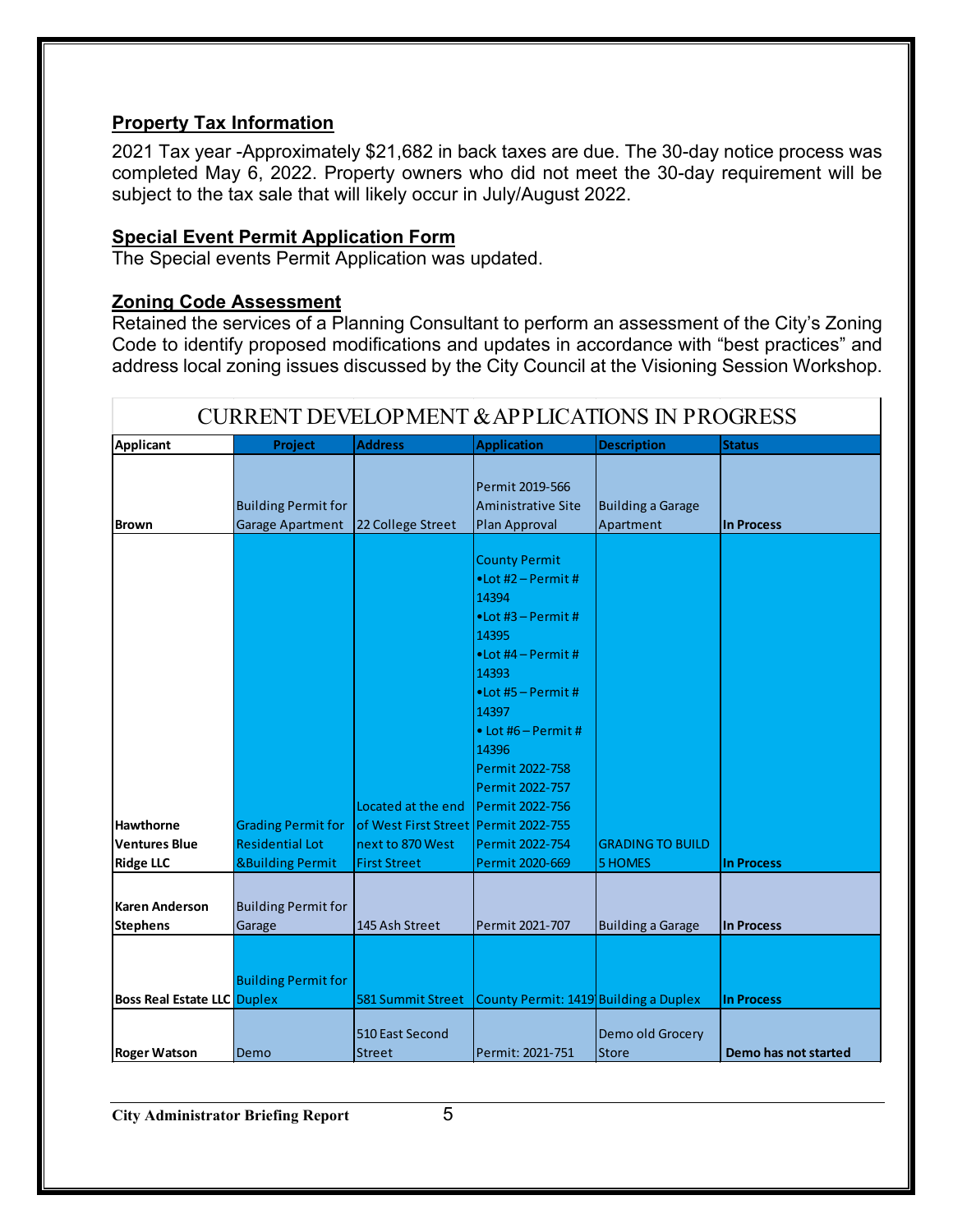|                                         |                                   |                                       |                            | Remoding inside of                           |                   |
|-----------------------------------------|-----------------------------------|---------------------------------------|----------------------------|----------------------------------------------|-------------------|
| <b>Robert Churchill</b>                 | Remodel                           | 61 Pinewood Road                      | <b>PERMIT: 2022-764</b>    | House                                        | <b>In Process</b> |
|                                         |                                   |                                       |                            |                                              |                   |
|                                         | LAND                              | <b>MINERAL SPRINGS</b>                |                            | <b>LEVEL LAND TO</b>                         |                   |
| <b>DAVID HAIGHT</b>                     | <b>DISTURBANCE</b>                | <b>&amp; JONES STREET</b>             | PERMIT: 2022-762           | <b>BUILD A HOUSE</b>                         | In Process        |
|                                         |                                   |                                       |                            |                                              |                   |
|                                         |                                   | BR05-016                              |                            |                                              |                   |
|                                         |                                   | <b>EAST SECOND</b>                    |                            |                                              |                   |
| <b>CLAYTON HATFIELD BUILDING PERMIT</b> |                                   | STREET &<br><b>MOUNTAIN STREET</b>    | <b>PERMIT:2022-768</b>     | <b>LEVEL LAND TO</b><br><b>BUILD A HOUSE</b> | <b>In Process</b> |
|                                         |                                   |                                       |                            |                                              |                   |
|                                         |                                   | <b>BR02-206 54 EAST</b>               |                            | <b>INCLOSING</b>                             |                   |
| <b>ALELROD WILLIAM</b>                  | <b>REMODEL</b>                    | <b>HIGHLAND STREET</b>                |                            | <b>CARPORT</b>                               | <b>In Process</b> |
|                                         |                                   |                                       |                            |                                              |                   |
| <b>TRI-STATE</b>                        | <b>LAND</b><br><b>DISTURBANCE</b> | 0052B-25C 2769<br><b>SCENIC DRIVE</b> | PERMIT:2021-746            | <b>SUBSTATION</b>                            | <b>In Process</b> |
|                                         |                                   |                                       |                            | <b>STATE AND FEDERAL</b>                     |                   |
|                                         |                                   |                                       |                            | <b>REQULATIONS MUST</b>                      |                   |
|                                         |                                   |                                       |                            | <b>BE FOLLOWED FOR</b>                       |                   |
|                                         |                                   | BR02-106                              |                            | <b>REMOVAL AND</b>                           |                   |
|                                         |                                   | 3233 EAST FIRST                       | <b>COUNTY: 14109</b>       | <b>DISPOSAL OF</b>                           |                   |
| <b>TDS</b>                              | <b>DEMO PERMIT</b>                | <b>STREET</b>                         | PERMIT:2021-727            | <b>HAZERD MATERIAL</b>                       | In Process        |
|                                         |                                   |                                       |                            |                                              |                   |
|                                         |                                   |                                       |                            |                                              |                   |
|                                         |                                   |                                       |                            | <b>ADDING A METAL</b>                        |                   |
|                                         |                                   | 0045-70BD                             |                            | <b>BUILDING TO</b>                           |                   |
|                                         |                                   | 5140 APPALACHIAN                      |                            | <b>EXISTING</b>                              |                   |
| <b>WILLIAMS TIRE</b>                    | <b>ADDING BUILDING</b>            | <b>HWY</b>                            | PERMIT:2021-699            | <b>STRUCTURE</b>                             | <b>In Process</b> |
|                                         |                                   |                                       |                            |                                              |                   |
|                                         |                                   | BR02-160                              |                            |                                              |                   |
| <b>TRACKSIDE</b>                        | <b>INTERIOR TENANT</b>            | 322 WEST MAIN                         |                            | DOG PLAY AREA&                               |                   |
| <b>STATION</b>                          | <b>FINISH</b>                     | <b>STREET UNIT 1DEF</b>               | PERMIT:2022-773 RESTAURANT |                                              | <b>In Process</b> |
|                                         |                                   |                                       |                            |                                              |                   |
|                                         |                                   |                                       |                            |                                              |                   |
|                                         |                                   | <b>BR06-75</b>                        |                            | <b>SINGLE FAMILY</b>                         |                   |
| <b>JOHN GIBBS</b>                       | <b>BUILDING PERMIT</b>            | <b>100 HILL STREET</b>                | PERMIT: 2022-770           | <b>HOME</b>                                  | <b>In Process</b> |
|                                         |                                   |                                       |                            |                                              |                   |
| <b>HIGHLAND</b>                         |                                   | BR02-153-01<br><b>CORNER OF EAST</b>  |                            |                                              |                   |
| <b>OUTDOOR</b>                          |                                   | <b>FIRST STREET &amp;</b>             |                            |                                              |                   |
| <b>MINISTRIES</b>                       | <b>BUILDING PERMIT</b>            | <b>SUMMIT STREET</b>                  | PERMIT: 2022-780           | <b>SKATE PARK</b>                            | <b>In Process</b> |
|                                         |                                   |                                       |                            |                                              |                   |
|                                         |                                   |                                       |                            |                                              |                   |
|                                         |                                   |                                       |                            |                                              |                   |
|                                         |                                   |                                       |                            |                                              |                   |
|                                         |                                   | BR02-160                              |                            |                                              |                   |
| <b>TRACKSIDE</b>                        | <b>INTERIOR TENANT</b>            | 322 WEST MAIN                         |                            | <b>TIPPING POINT</b>                         |                   |
| <b>STATION</b>                          | <b>FINISH</b>                     | <b>STREET UNIT 2D</b>                 | PERMIT: 2022-779           | <b>BREWERY</b>                               | <b>In Process</b> |
|                                         |                                   |                                       |                            |                                              |                   |
|                                         |                                   |                                       |                            |                                              |                   |
| GWG                                     | LAND                              |                                       |                            |                                              |                   |
| <b>INVESTMENTS</b>                      | <b>DISTURBANCE</b>                | 2780 SCENIC DRIVE                     | PERMIT: 2021-742           | <b>SHOPPING CENTER</b>                       | <b>In Process</b> |
|                                         |                                   |                                       |                            | <b>BUILDING 2END</b>                         |                   |
|                                         |                                   | BRR05-016 322 MTN                     |                            | <b>HOME ON</b>                               |                   |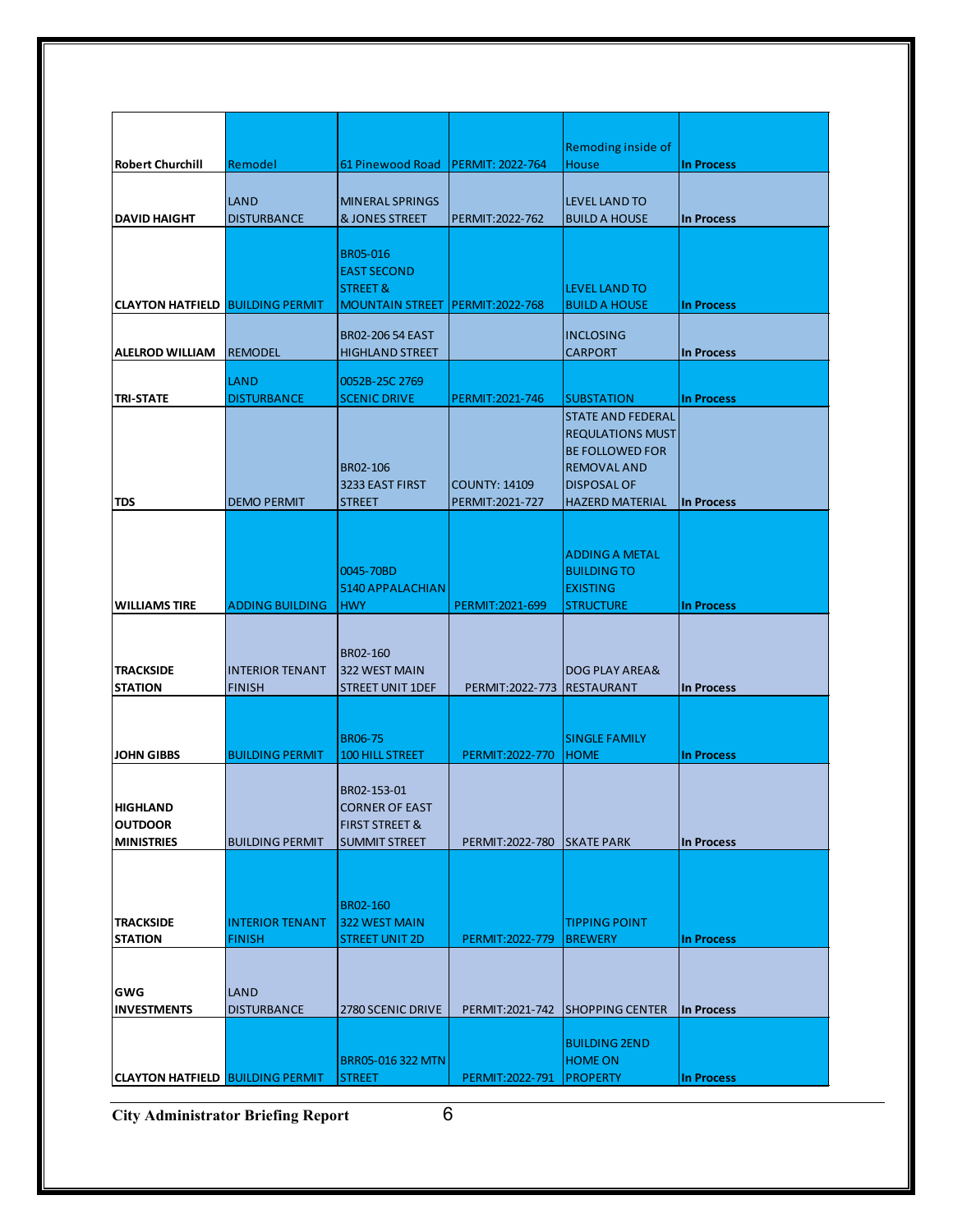|                        |                                       |                          |                        | <b>REMODING</b>                    |                               |
|------------------------|---------------------------------------|--------------------------|------------------------|------------------------------------|-------------------------------|
| <b>VYK RENOVATION</b>  | <b>REMODEL</b>                        | <b>125 JONES STREET</b>  | PERMIT: 2022-790       | <b>APARTMENTS</b>                  | <b>In Process</b>             |
|                        |                                       |                          |                        |                                    |                               |
|                        |                                       |                          |                        |                                    |                               |
|                        | <b>LAND</b>                           | BR01-012A 245            |                        | <b>FIXING WALL AND</b>             |                               |
| LISA MITCHELL          | <b>DISTURBANCE</b>                    | <b>EAST MAIN STREET</b>  | PERMIT: 2022-793       | <b>DECK</b>                        | <b>In Process</b>             |
|                        |                                       |                          |                        |                                    |                               |
|                        |                                       |                          |                        |                                    |                               |
|                        |                                       | 2672 EAST FIRST          |                        |                                    |                               |
| <b>BODYPLEX</b>        | <b>REMODEL</b>                        | <b>STREET</b>            | PERMIT: 2022-789       | <b>INTERIOR REMODEL</b>            | In Process                    |
|                        |                                       |                          |                        |                                    |                               |
|                        |                                       |                          |                        |                                    |                               |
|                        |                                       | <b>BR02-077 771 EAST</b> |                        |                                    |                               |
| <b>DAILEY HOLDINGS</b> | <b>REMODEL</b>                        | <b>MAIN STREET</b>       | <b>PERMIT:2022-778</b> | <b>REMODEL</b>                     | <b>In Process</b>             |
|                        |                                       |                          |                        |                                    |                               |
|                        |                                       |                          |                        |                                    |                               |
|                        |                                       |                          |                        |                                    |                               |
|                        |                                       | BR06-112                 |                        | <b>INTERIOR &amp;</b>              |                               |
| <b>PANTER</b>          |                                       | 3840 EAST FIRST          |                        | <b>EXTEROIOR</b>                   |                               |
| <b>PROPERTIES</b>      | <b>REMODEL</b>                        | <b>STREET</b>            | PERMIT: 2022-796       | <b>REMODEL</b>                     | <b>In Process</b>             |
|                        |                                       |                          |                        |                                    |                               |
|                        |                                       |                          |                        |                                    |                               |
|                        |                                       |                          |                        |                                    |                               |
|                        |                                       | BR02-160                 |                        | <b>IGOR FERRANRO</b>               |                               |
| <b>TRACKSIDE</b>       | <b>INTERIOR TENANT</b>                | <b>322 WEST MAIN</b>     |                        | <b>ITALIAN</b>                     |                               |
| <b>STATION</b>         | <b>FINISH</b>                         | <b>STREET UNIT 2A</b>    | PERMIT: 2022-794       | <b>RESTAURANT</b>                  | <b>In Process</b>             |
|                        |                                       |                          |                        |                                    |                               |
|                        |                                       |                          |                        |                                    |                               |
|                        |                                       |                          |                        |                                    |                               |
| <b>WAYNE &amp;</b>     |                                       | 425 WEST FIRST           |                        | <b>PREFAB STORAGE</b>              |                               |
| <b>MEREDITH LOWRY</b>  | ISTORAGE BUILDING ISTREET             |                          | PERMIT: 2022-795       | <b>BUILDING</b>                    | <b>In Process</b>             |
|                        |                                       |                          |                        |                                    |                               |
|                        |                                       |                          |                        |                                    |                               |
|                        |                                       | BR01-099                 |                        |                                    |                               |
| <b>JERRY DAVIS</b>     | <b>REMODEL</b>                        | <b>50 RIVER STREET</b>   | PERMIT: 2022-799       | <b>REMODEL</b>                     | <b>In Process</b>             |
|                        |                                       |                          |                        |                                    |                               |
|                        |                                       |                          |                        |                                    | <b>READY FOR JULY 5, 2022</b> |
| <b>Karen Anderson</b>  |                                       |                          |                        |                                    | <b>PLANNING COMMISSION</b>    |
|                        | REZONE R-2 TO R-3 145 Ash Street      |                          | PERMIT: 2022-797       | <b>REZONE R-2 TO R-3</b>           | <b>MEETING</b>                |
| <b>Stephens</b>        |                                       |                          |                        |                                    |                               |
|                        |                                       |                          |                        |                                    |                               |
|                        |                                       |                          |                        |                                    |                               |
|                        |                                       | BR05-031 661             |                        |                                    |                               |
| <b>PETE GRAY</b>       | <b>STORAGE BUILDING AUSTON STREET</b> |                          | PERMIT: 2022-802       | <b>STORAGE BUILDING In Process</b> |                               |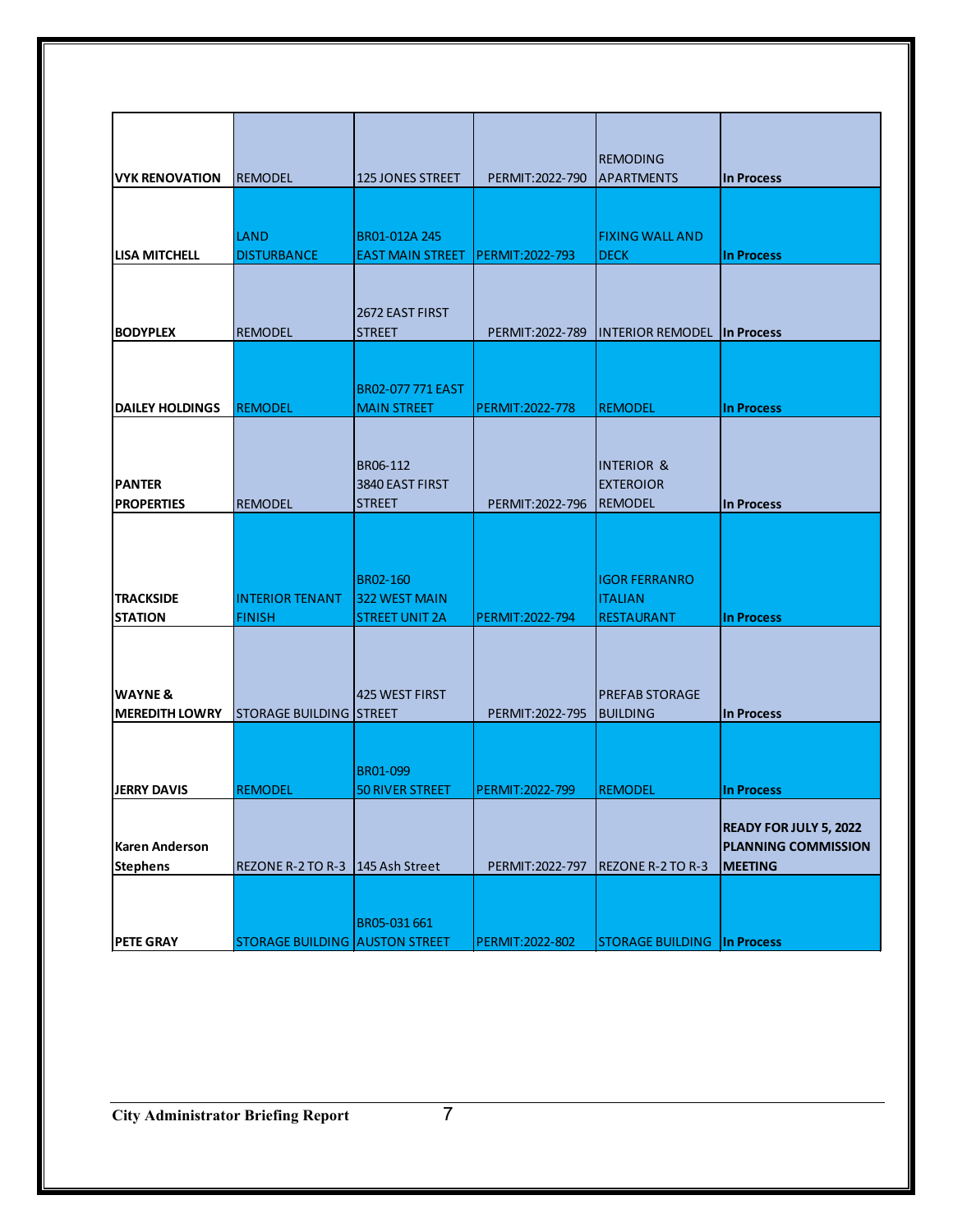#### **REVENUE & EXPENDITURE STATEMENT**

05/01/2022 To 05/31/2022

FY 2022

|                                                           | Current<br>Period (\$) | <b>YTD</b> $(\$)$ | Budget (\$)    | % Used                  |
|-----------------------------------------------------------|------------------------|-------------------|----------------|-------------------------|
|                                                           |                        |                   |                |                         |
| 100 General Fund                                          |                        |                   |                |                         |
| Revenue                                                   |                        |                   |                | 64                      |
| 31 Taxes Subtotal                                         | \$191,321.09           | \$1,799,618.42    | \$2,796,750.00 |                         |
| 32 Licenses & Permits Subtotal                            | \$17,790.00            | \$136,024.69      | \$128,000.00   | 106                     |
| 33 Intergovernmental Revenue Subtotal                     | \$0.00                 | \$10,200.00       | \$3,000.00     | 340                     |
| 34 Charges For Services Subtotal                          | \$6,421.60             | \$29,576.66       | \$9,750.00     | 303                     |
| 35 Fines & Forfeitures Subtotal                           | \$3,595.00             | \$69,579.31       | \$150,000.00   | 46                      |
| 36 Investment Income Subtotal                             | \$0.00                 | \$0.00            | \$4,000.00     | $\bf{0}$                |
| 38 Miscellaneous Revenue Subtotal                         | \$5,430.45             | \$26,453.46       | \$66,000.00    | 40                      |
| 39 Other Financing Sources Subtotal                       | \$0.00                 | \$0.00            | \$300,000.00   | 0                       |
| <b>Revenue Subtotal</b>                                   | \$224,558.14           | \$2,071,452.54    | \$3,457,500.00 | 60                      |
| <b>Expenditure</b>                                        |                        |                   |                |                         |
| 1100 Mayor & Council Subtotal                             | \$13,419.84            | \$52,564.14       | \$142,535.00   | 37                      |
| <b>1400 Elections Subtotal</b>                            | \$0.00                 | \$0.00            | \$10,500.00    | $\bf{0}$                |
| 1500 General Administration Subtotal                      | \$56,297.65            | \$217,204.80      | \$410,577.00   | 53                      |
| 1514 Tax Admin & Licensing Subtotal                       | \$701.99               | \$1,295.22        | \$7,300.00     | 18                      |
| 2650 Municipal Court Subtotal                             | \$11,968.90            | \$57,603.80       | \$143,421.00   | 40                      |
| 3200 Police Subtotal                                      | \$94,622.59            | \$450,315.72      | \$1,280,956.00 | 35                      |
| 3226 Custody Of Prisioners Subtotal                       | \$1,640.00             | \$2,380.00        | \$7,000.00     | 34                      |
| 3520 Fire Fighting Subtotal                               | \$1,290.00             | \$5,666.50        | \$82,000.00    | $\overline{\mathbf{r}}$ |
| 4200 Highways & Streets Subtotal                          | \$33,555.68            | \$121,510.26      | \$335,896.00   | 36                      |
| 4900 Maintenance & Shop Subtotal                          | \$8,421.81             | \$42,941.19       | \$131,093.00   | 33                      |
| 6124 Recreational Facilities Subtotal                     | \$1,379.49             | \$10,539.64       | \$81,600.00    | 13                      |
| 6210 Parks Administration Subtotal                        | \$0.00                 | \$147.78          | \$0.00         | 0                       |
| 6220 Park Areas Subtotal                                  | \$33,456.74            | \$107,009.82      | \$270,077.00   | 40                      |
| 7400 Planning And Zoning Subtotal                         | \$5,507.74             | \$20,394.58       | \$99,098.00    | 21                      |
| 7540 Tourism Subtotal                                     | \$915.81               | \$6,125.44        | \$68,386.00    | 9                       |
| 7565 Special Facilities- Renta Subtotal                   | \$89.88                | \$551.61          | \$4,850.00     | 11                      |
| <b>Expenditure Subtotal</b>                               | \$263,268.12           | \$1,096,250.50    | \$3,075,289.00 | 36                      |
| <b>Before Transfers</b><br>Deficiency Of Revenue Subtotal | -\$38,709.98           | \$975,202.04      | \$382,211.00   | 255                     |
| <b>Other Financing Use</b>                                |                        |                   |                |                         |
| 1100 Mayor & Council Subtotal                             | \$0.00                 | \$0.00            | \$82,212.00    | 0                       |
| <b>Other Financing Use Subtotal</b>                       | \$0.00                 | \$0.00            | \$82,212.00    | 0                       |
| After Transfers<br>Deficiency Of Revenue Subtotal         | -\$38,709.98           | \$975,202.04      | \$299,999.00   | 325                     |
| <b>210 Confiscated Assets</b>                             |                        |                   |                |                         |
| Revenue                                                   |                        |                   |                |                         |
| 35 Fines & Forfeitures Subtotal                           | \$0.00                 | \$0.00            | \$1,500.00     | 0                       |
| <b>Revenue Subtotal</b>                                   | \$0.00                 | \$0.00            | \$1,500.00     | $\pmb{0}$               |
| <b>Expenditure</b>                                        |                        |                   |                |                         |
| 3200 Police Subtotal                                      | \$0.00                 | \$0.00            | \$1,500.00     | 0                       |
| <b>Expenditure Subtotal</b>                               | \$0.00                 | \$0.00            | \$1,500.00     | 0                       |
| <b>Before Transfers</b><br>Deficiency Of Revenue Subtotal | \$0.00                 | \$0.00            | \$0.00         | 0                       |
|                                                           |                        |                   |                |                         |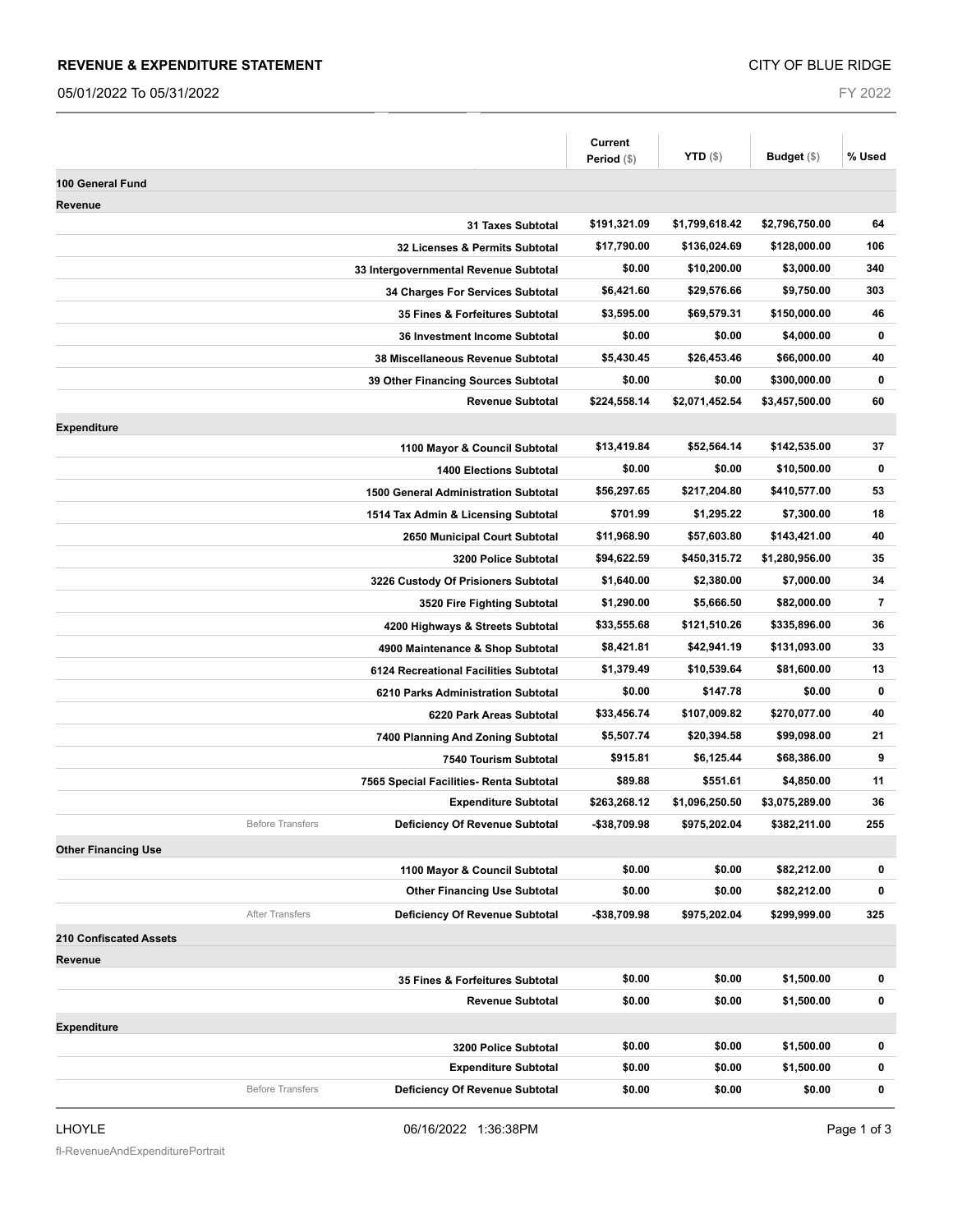#### **REVENUE & EXPENDITURE STATEMENT**

05/01/2022 To 05/31/2022

FY 2022

| <b>YTD</b> $(\$)$<br>Budget $(\$)$<br>% Used<br>Period (\$)<br><b>After Transfers</b><br><b>Deficiency Of Revenue Subtotal</b><br>\$0.00<br>\$0.00<br>\$0.00<br>0<br>230 American Rescue Plan (Arp)<br><b>Revenue</b><br>\$0.00<br>\$0.00<br>\$273,000.00<br>0<br>33 Intergovernmental Revenue Subtotal<br>\$0.00<br>$\bf{0}$<br><b>Revenue Subtotal</b><br>\$0.00<br>\$273,000.00<br><b>After Transfers</b><br>Deficiency Of Revenue Subtotal<br>\$0.00<br>\$0.00<br>$\mathbf 0$<br>\$273,000.00<br>275 Hotel/Motel Fund<br>Revenue<br>\$53,760.77<br>\$240,246.22<br>\$475,000.00<br>51<br><b>31 Taxes Subtotal</b><br><b>Revenue Subtotal</b><br>\$53,760.77<br>\$240,246.22<br>51<br>\$475,000.00<br><b>Expenditure</b><br>\$0.00<br>\$54,254.79<br>17<br>\$320,950.00<br>7540 Tourism Subtotal<br>\$0.00<br>\$23,064.86<br>\$149,000.00<br>15<br>7550 Downtown Dev Auth Subtotal<br>\$193.95<br>\$2,043.00<br>\$5,050.00<br>40<br>7565 Special Facilities- Renta Subtotal<br><b>Expenditure Subtotal</b><br>\$193.95<br>\$79,362.65<br>\$475,000.00<br>17<br><b>Before Transfers</b><br><b>Excess Of Revenue Subtotal</b><br>$\bf{0}$<br>\$53,566.82<br>\$160,883.57<br>\$0.00<br><b>Other Financing Source</b><br>0<br>\$0.00<br>\$0.00<br>\$27,000.00<br>39 Other Financing Sources Subtotal<br><b>Other Financing Source Subtotal</b><br>\$0.00<br>\$0.00<br>\$27,000.00<br>0<br><b>After Transfers</b><br><b>Excess Of Revenue Subtotal</b><br>\$53,566.82<br>\$160,883.57<br>596<br>\$27,000.00<br>320 City Of Blue Ridge Splost<br>Revenue<br>\$57,760.92<br>\$273,020.98<br>\$638,820.00<br>43<br>33 Intergovernmental Revenue Subtotal<br>$\mathbf 0$<br>\$0.00<br>\$0.00<br>\$1,000.00<br>36 Investment Income Subtotal<br>43<br><b>Revenue Subtotal</b><br>\$57,760.92<br>\$273,020.98<br>\$639,820.00<br><b>Expenditure</b><br>\$0.00<br>\$1,932.29<br>\$219,820.00<br>1<br>4200 Highways & Streets Subtotal<br>\$21,062.12<br>\$74,256.52<br>\$0.00<br>0<br>4211 Streetscape Subtotal<br>0<br>\$0.00<br>\$0.00<br>\$420,000.00<br>4440 Water Distribution Subtotal<br><b>Expenditure Subtotal</b><br>\$21,062.12<br>\$76,188.81<br>\$639,820.00<br>12<br><b>Before Transfers</b><br><b>Excess Of Revenue Subtotal</b><br>\$36,698.80<br>\$196,832.17<br>\$0.00<br>0<br><b>After Transfers</b><br>$\bf{0}$<br><b>Excess Of Revenue Subtotal</b><br>\$36,698.80<br>\$196,832.17<br>\$0.00<br>505 Blue Ridge Water/Sewer Fund<br>Revenue<br>\$0.00<br>\$0.00<br>\$847,500.00<br>0<br>33 Intergovernmental Revenue Subtotal<br>\$469,705.35<br>\$1,890,268.24<br>\$4,592,000.00<br>41<br>34 Charges For Services Subtotal<br>\$0.00<br>\$0.00<br>\$3,000.00<br>0<br>36 Investment Income Subtotal<br>\$0.00<br>\$2,378.20<br>\$0.00<br>0<br>38 Miscellaneous Revenue Subtotal<br>\$0.00<br>\$0.00<br>\$5,997,500.00<br>0<br>39 Other Financing Sources Subtotal<br>17<br><b>Revenue Subtotal</b><br>\$469,705.35<br>\$1,892,646.44<br>\$11,440,000.00<br><b>Expenditure</b><br>$\mathbf{2}$<br>\$1,217.11<br>\$2,954.00<br>\$120,576.00<br>4310 Sanitary Administration Subtotal |  | <b>Current</b> |  |  |
|-----------------------------------------------------------------------------------------------------------------------------------------------------------------------------------------------------------------------------------------------------------------------------------------------------------------------------------------------------------------------------------------------------------------------------------------------------------------------------------------------------------------------------------------------------------------------------------------------------------------------------------------------------------------------------------------------------------------------------------------------------------------------------------------------------------------------------------------------------------------------------------------------------------------------------------------------------------------------------------------------------------------------------------------------------------------------------------------------------------------------------------------------------------------------------------------------------------------------------------------------------------------------------------------------------------------------------------------------------------------------------------------------------------------------------------------------------------------------------------------------------------------------------------------------------------------------------------------------------------------------------------------------------------------------------------------------------------------------------------------------------------------------------------------------------------------------------------------------------------------------------------------------------------------------------------------------------------------------------------------------------------------------------------------------------------------------------------------------------------------------------------------------------------------------------------------------------------------------------------------------------------------------------------------------------------------------------------------------------------------------------------------------------------------------------------------------------------------------------------------------------------------------------------------------------------------------------------------------------------------------------------------------------------------------------------------------------------------------------------------------------------------------------------------------------------------------------------------------------------------------------------------------------------------------------------------------------------------------------------------------------------------------------------------------------------------------------------------------|--|----------------|--|--|
|                                                                                                                                                                                                                                                                                                                                                                                                                                                                                                                                                                                                                                                                                                                                                                                                                                                                                                                                                                                                                                                                                                                                                                                                                                                                                                                                                                                                                                                                                                                                                                                                                                                                                                                                                                                                                                                                                                                                                                                                                                                                                                                                                                                                                                                                                                                                                                                                                                                                                                                                                                                                                                                                                                                                                                                                                                                                                                                                                                                                                                                                                               |  |                |  |  |
|                                                                                                                                                                                                                                                                                                                                                                                                                                                                                                                                                                                                                                                                                                                                                                                                                                                                                                                                                                                                                                                                                                                                                                                                                                                                                                                                                                                                                                                                                                                                                                                                                                                                                                                                                                                                                                                                                                                                                                                                                                                                                                                                                                                                                                                                                                                                                                                                                                                                                                                                                                                                                                                                                                                                                                                                                                                                                                                                                                                                                                                                                               |  |                |  |  |
|                                                                                                                                                                                                                                                                                                                                                                                                                                                                                                                                                                                                                                                                                                                                                                                                                                                                                                                                                                                                                                                                                                                                                                                                                                                                                                                                                                                                                                                                                                                                                                                                                                                                                                                                                                                                                                                                                                                                                                                                                                                                                                                                                                                                                                                                                                                                                                                                                                                                                                                                                                                                                                                                                                                                                                                                                                                                                                                                                                                                                                                                                               |  |                |  |  |
|                                                                                                                                                                                                                                                                                                                                                                                                                                                                                                                                                                                                                                                                                                                                                                                                                                                                                                                                                                                                                                                                                                                                                                                                                                                                                                                                                                                                                                                                                                                                                                                                                                                                                                                                                                                                                                                                                                                                                                                                                                                                                                                                                                                                                                                                                                                                                                                                                                                                                                                                                                                                                                                                                                                                                                                                                                                                                                                                                                                                                                                                                               |  |                |  |  |
|                                                                                                                                                                                                                                                                                                                                                                                                                                                                                                                                                                                                                                                                                                                                                                                                                                                                                                                                                                                                                                                                                                                                                                                                                                                                                                                                                                                                                                                                                                                                                                                                                                                                                                                                                                                                                                                                                                                                                                                                                                                                                                                                                                                                                                                                                                                                                                                                                                                                                                                                                                                                                                                                                                                                                                                                                                                                                                                                                                                                                                                                                               |  |                |  |  |
|                                                                                                                                                                                                                                                                                                                                                                                                                                                                                                                                                                                                                                                                                                                                                                                                                                                                                                                                                                                                                                                                                                                                                                                                                                                                                                                                                                                                                                                                                                                                                                                                                                                                                                                                                                                                                                                                                                                                                                                                                                                                                                                                                                                                                                                                                                                                                                                                                                                                                                                                                                                                                                                                                                                                                                                                                                                                                                                                                                                                                                                                                               |  |                |  |  |
|                                                                                                                                                                                                                                                                                                                                                                                                                                                                                                                                                                                                                                                                                                                                                                                                                                                                                                                                                                                                                                                                                                                                                                                                                                                                                                                                                                                                                                                                                                                                                                                                                                                                                                                                                                                                                                                                                                                                                                                                                                                                                                                                                                                                                                                                                                                                                                                                                                                                                                                                                                                                                                                                                                                                                                                                                                                                                                                                                                                                                                                                                               |  |                |  |  |
|                                                                                                                                                                                                                                                                                                                                                                                                                                                                                                                                                                                                                                                                                                                                                                                                                                                                                                                                                                                                                                                                                                                                                                                                                                                                                                                                                                                                                                                                                                                                                                                                                                                                                                                                                                                                                                                                                                                                                                                                                                                                                                                                                                                                                                                                                                                                                                                                                                                                                                                                                                                                                                                                                                                                                                                                                                                                                                                                                                                                                                                                                               |  |                |  |  |
|                                                                                                                                                                                                                                                                                                                                                                                                                                                                                                                                                                                                                                                                                                                                                                                                                                                                                                                                                                                                                                                                                                                                                                                                                                                                                                                                                                                                                                                                                                                                                                                                                                                                                                                                                                                                                                                                                                                                                                                                                                                                                                                                                                                                                                                                                                                                                                                                                                                                                                                                                                                                                                                                                                                                                                                                                                                                                                                                                                                                                                                                                               |  |                |  |  |
|                                                                                                                                                                                                                                                                                                                                                                                                                                                                                                                                                                                                                                                                                                                                                                                                                                                                                                                                                                                                                                                                                                                                                                                                                                                                                                                                                                                                                                                                                                                                                                                                                                                                                                                                                                                                                                                                                                                                                                                                                                                                                                                                                                                                                                                                                                                                                                                                                                                                                                                                                                                                                                                                                                                                                                                                                                                                                                                                                                                                                                                                                               |  |                |  |  |
|                                                                                                                                                                                                                                                                                                                                                                                                                                                                                                                                                                                                                                                                                                                                                                                                                                                                                                                                                                                                                                                                                                                                                                                                                                                                                                                                                                                                                                                                                                                                                                                                                                                                                                                                                                                                                                                                                                                                                                                                                                                                                                                                                                                                                                                                                                                                                                                                                                                                                                                                                                                                                                                                                                                                                                                                                                                                                                                                                                                                                                                                                               |  |                |  |  |
|                                                                                                                                                                                                                                                                                                                                                                                                                                                                                                                                                                                                                                                                                                                                                                                                                                                                                                                                                                                                                                                                                                                                                                                                                                                                                                                                                                                                                                                                                                                                                                                                                                                                                                                                                                                                                                                                                                                                                                                                                                                                                                                                                                                                                                                                                                                                                                                                                                                                                                                                                                                                                                                                                                                                                                                                                                                                                                                                                                                                                                                                                               |  |                |  |  |
|                                                                                                                                                                                                                                                                                                                                                                                                                                                                                                                                                                                                                                                                                                                                                                                                                                                                                                                                                                                                                                                                                                                                                                                                                                                                                                                                                                                                                                                                                                                                                                                                                                                                                                                                                                                                                                                                                                                                                                                                                                                                                                                                                                                                                                                                                                                                                                                                                                                                                                                                                                                                                                                                                                                                                                                                                                                                                                                                                                                                                                                                                               |  |                |  |  |
|                                                                                                                                                                                                                                                                                                                                                                                                                                                                                                                                                                                                                                                                                                                                                                                                                                                                                                                                                                                                                                                                                                                                                                                                                                                                                                                                                                                                                                                                                                                                                                                                                                                                                                                                                                                                                                                                                                                                                                                                                                                                                                                                                                                                                                                                                                                                                                                                                                                                                                                                                                                                                                                                                                                                                                                                                                                                                                                                                                                                                                                                                               |  |                |  |  |
|                                                                                                                                                                                                                                                                                                                                                                                                                                                                                                                                                                                                                                                                                                                                                                                                                                                                                                                                                                                                                                                                                                                                                                                                                                                                                                                                                                                                                                                                                                                                                                                                                                                                                                                                                                                                                                                                                                                                                                                                                                                                                                                                                                                                                                                                                                                                                                                                                                                                                                                                                                                                                                                                                                                                                                                                                                                                                                                                                                                                                                                                                               |  |                |  |  |
|                                                                                                                                                                                                                                                                                                                                                                                                                                                                                                                                                                                                                                                                                                                                                                                                                                                                                                                                                                                                                                                                                                                                                                                                                                                                                                                                                                                                                                                                                                                                                                                                                                                                                                                                                                                                                                                                                                                                                                                                                                                                                                                                                                                                                                                                                                                                                                                                                                                                                                                                                                                                                                                                                                                                                                                                                                                                                                                                                                                                                                                                                               |  |                |  |  |
|                                                                                                                                                                                                                                                                                                                                                                                                                                                                                                                                                                                                                                                                                                                                                                                                                                                                                                                                                                                                                                                                                                                                                                                                                                                                                                                                                                                                                                                                                                                                                                                                                                                                                                                                                                                                                                                                                                                                                                                                                                                                                                                                                                                                                                                                                                                                                                                                                                                                                                                                                                                                                                                                                                                                                                                                                                                                                                                                                                                                                                                                                               |  |                |  |  |
|                                                                                                                                                                                                                                                                                                                                                                                                                                                                                                                                                                                                                                                                                                                                                                                                                                                                                                                                                                                                                                                                                                                                                                                                                                                                                                                                                                                                                                                                                                                                                                                                                                                                                                                                                                                                                                                                                                                                                                                                                                                                                                                                                                                                                                                                                                                                                                                                                                                                                                                                                                                                                                                                                                                                                                                                                                                                                                                                                                                                                                                                                               |  |                |  |  |
|                                                                                                                                                                                                                                                                                                                                                                                                                                                                                                                                                                                                                                                                                                                                                                                                                                                                                                                                                                                                                                                                                                                                                                                                                                                                                                                                                                                                                                                                                                                                                                                                                                                                                                                                                                                                                                                                                                                                                                                                                                                                                                                                                                                                                                                                                                                                                                                                                                                                                                                                                                                                                                                                                                                                                                                                                                                                                                                                                                                                                                                                                               |  |                |  |  |
|                                                                                                                                                                                                                                                                                                                                                                                                                                                                                                                                                                                                                                                                                                                                                                                                                                                                                                                                                                                                                                                                                                                                                                                                                                                                                                                                                                                                                                                                                                                                                                                                                                                                                                                                                                                                                                                                                                                                                                                                                                                                                                                                                                                                                                                                                                                                                                                                                                                                                                                                                                                                                                                                                                                                                                                                                                                                                                                                                                                                                                                                                               |  |                |  |  |
|                                                                                                                                                                                                                                                                                                                                                                                                                                                                                                                                                                                                                                                                                                                                                                                                                                                                                                                                                                                                                                                                                                                                                                                                                                                                                                                                                                                                                                                                                                                                                                                                                                                                                                                                                                                                                                                                                                                                                                                                                                                                                                                                                                                                                                                                                                                                                                                                                                                                                                                                                                                                                                                                                                                                                                                                                                                                                                                                                                                                                                                                                               |  |                |  |  |
|                                                                                                                                                                                                                                                                                                                                                                                                                                                                                                                                                                                                                                                                                                                                                                                                                                                                                                                                                                                                                                                                                                                                                                                                                                                                                                                                                                                                                                                                                                                                                                                                                                                                                                                                                                                                                                                                                                                                                                                                                                                                                                                                                                                                                                                                                                                                                                                                                                                                                                                                                                                                                                                                                                                                                                                                                                                                                                                                                                                                                                                                                               |  |                |  |  |
|                                                                                                                                                                                                                                                                                                                                                                                                                                                                                                                                                                                                                                                                                                                                                                                                                                                                                                                                                                                                                                                                                                                                                                                                                                                                                                                                                                                                                                                                                                                                                                                                                                                                                                                                                                                                                                                                                                                                                                                                                                                                                                                                                                                                                                                                                                                                                                                                                                                                                                                                                                                                                                                                                                                                                                                                                                                                                                                                                                                                                                                                                               |  |                |  |  |
|                                                                                                                                                                                                                                                                                                                                                                                                                                                                                                                                                                                                                                                                                                                                                                                                                                                                                                                                                                                                                                                                                                                                                                                                                                                                                                                                                                                                                                                                                                                                                                                                                                                                                                                                                                                                                                                                                                                                                                                                                                                                                                                                                                                                                                                                                                                                                                                                                                                                                                                                                                                                                                                                                                                                                                                                                                                                                                                                                                                                                                                                                               |  |                |  |  |
|                                                                                                                                                                                                                                                                                                                                                                                                                                                                                                                                                                                                                                                                                                                                                                                                                                                                                                                                                                                                                                                                                                                                                                                                                                                                                                                                                                                                                                                                                                                                                                                                                                                                                                                                                                                                                                                                                                                                                                                                                                                                                                                                                                                                                                                                                                                                                                                                                                                                                                                                                                                                                                                                                                                                                                                                                                                                                                                                                                                                                                                                                               |  |                |  |  |
|                                                                                                                                                                                                                                                                                                                                                                                                                                                                                                                                                                                                                                                                                                                                                                                                                                                                                                                                                                                                                                                                                                                                                                                                                                                                                                                                                                                                                                                                                                                                                                                                                                                                                                                                                                                                                                                                                                                                                                                                                                                                                                                                                                                                                                                                                                                                                                                                                                                                                                                                                                                                                                                                                                                                                                                                                                                                                                                                                                                                                                                                                               |  |                |  |  |
|                                                                                                                                                                                                                                                                                                                                                                                                                                                                                                                                                                                                                                                                                                                                                                                                                                                                                                                                                                                                                                                                                                                                                                                                                                                                                                                                                                                                                                                                                                                                                                                                                                                                                                                                                                                                                                                                                                                                                                                                                                                                                                                                                                                                                                                                                                                                                                                                                                                                                                                                                                                                                                                                                                                                                                                                                                                                                                                                                                                                                                                                                               |  |                |  |  |
|                                                                                                                                                                                                                                                                                                                                                                                                                                                                                                                                                                                                                                                                                                                                                                                                                                                                                                                                                                                                                                                                                                                                                                                                                                                                                                                                                                                                                                                                                                                                                                                                                                                                                                                                                                                                                                                                                                                                                                                                                                                                                                                                                                                                                                                                                                                                                                                                                                                                                                                                                                                                                                                                                                                                                                                                                                                                                                                                                                                                                                                                                               |  |                |  |  |
|                                                                                                                                                                                                                                                                                                                                                                                                                                                                                                                                                                                                                                                                                                                                                                                                                                                                                                                                                                                                                                                                                                                                                                                                                                                                                                                                                                                                                                                                                                                                                                                                                                                                                                                                                                                                                                                                                                                                                                                                                                                                                                                                                                                                                                                                                                                                                                                                                                                                                                                                                                                                                                                                                                                                                                                                                                                                                                                                                                                                                                                                                               |  |                |  |  |
|                                                                                                                                                                                                                                                                                                                                                                                                                                                                                                                                                                                                                                                                                                                                                                                                                                                                                                                                                                                                                                                                                                                                                                                                                                                                                                                                                                                                                                                                                                                                                                                                                                                                                                                                                                                                                                                                                                                                                                                                                                                                                                                                                                                                                                                                                                                                                                                                                                                                                                                                                                                                                                                                                                                                                                                                                                                                                                                                                                                                                                                                                               |  |                |  |  |
|                                                                                                                                                                                                                                                                                                                                                                                                                                                                                                                                                                                                                                                                                                                                                                                                                                                                                                                                                                                                                                                                                                                                                                                                                                                                                                                                                                                                                                                                                                                                                                                                                                                                                                                                                                                                                                                                                                                                                                                                                                                                                                                                                                                                                                                                                                                                                                                                                                                                                                                                                                                                                                                                                                                                                                                                                                                                                                                                                                                                                                                                                               |  |                |  |  |
|                                                                                                                                                                                                                                                                                                                                                                                                                                                                                                                                                                                                                                                                                                                                                                                                                                                                                                                                                                                                                                                                                                                                                                                                                                                                                                                                                                                                                                                                                                                                                                                                                                                                                                                                                                                                                                                                                                                                                                                                                                                                                                                                                                                                                                                                                                                                                                                                                                                                                                                                                                                                                                                                                                                                                                                                                                                                                                                                                                                                                                                                                               |  |                |  |  |
|                                                                                                                                                                                                                                                                                                                                                                                                                                                                                                                                                                                                                                                                                                                                                                                                                                                                                                                                                                                                                                                                                                                                                                                                                                                                                                                                                                                                                                                                                                                                                                                                                                                                                                                                                                                                                                                                                                                                                                                                                                                                                                                                                                                                                                                                                                                                                                                                                                                                                                                                                                                                                                                                                                                                                                                                                                                                                                                                                                                                                                                                                               |  |                |  |  |
|                                                                                                                                                                                                                                                                                                                                                                                                                                                                                                                                                                                                                                                                                                                                                                                                                                                                                                                                                                                                                                                                                                                                                                                                                                                                                                                                                                                                                                                                                                                                                                                                                                                                                                                                                                                                                                                                                                                                                                                                                                                                                                                                                                                                                                                                                                                                                                                                                                                                                                                                                                                                                                                                                                                                                                                                                                                                                                                                                                                                                                                                                               |  |                |  |  |
|                                                                                                                                                                                                                                                                                                                                                                                                                                                                                                                                                                                                                                                                                                                                                                                                                                                                                                                                                                                                                                                                                                                                                                                                                                                                                                                                                                                                                                                                                                                                                                                                                                                                                                                                                                                                                                                                                                                                                                                                                                                                                                                                                                                                                                                                                                                                                                                                                                                                                                                                                                                                                                                                                                                                                                                                                                                                                                                                                                                                                                                                                               |  |                |  |  |
|                                                                                                                                                                                                                                                                                                                                                                                                                                                                                                                                                                                                                                                                                                                                                                                                                                                                                                                                                                                                                                                                                                                                                                                                                                                                                                                                                                                                                                                                                                                                                                                                                                                                                                                                                                                                                                                                                                                                                                                                                                                                                                                                                                                                                                                                                                                                                                                                                                                                                                                                                                                                                                                                                                                                                                                                                                                                                                                                                                                                                                                                                               |  |                |  |  |
|                                                                                                                                                                                                                                                                                                                                                                                                                                                                                                                                                                                                                                                                                                                                                                                                                                                                                                                                                                                                                                                                                                                                                                                                                                                                                                                                                                                                                                                                                                                                                                                                                                                                                                                                                                                                                                                                                                                                                                                                                                                                                                                                                                                                                                                                                                                                                                                                                                                                                                                                                                                                                                                                                                                                                                                                                                                                                                                                                                                                                                                                                               |  |                |  |  |
|                                                                                                                                                                                                                                                                                                                                                                                                                                                                                                                                                                                                                                                                                                                                                                                                                                                                                                                                                                                                                                                                                                                                                                                                                                                                                                                                                                                                                                                                                                                                                                                                                                                                                                                                                                                                                                                                                                                                                                                                                                                                                                                                                                                                                                                                                                                                                                                                                                                                                                                                                                                                                                                                                                                                                                                                                                                                                                                                                                                                                                                                                               |  |                |  |  |
|                                                                                                                                                                                                                                                                                                                                                                                                                                                                                                                                                                                                                                                                                                                                                                                                                                                                                                                                                                                                                                                                                                                                                                                                                                                                                                                                                                                                                                                                                                                                                                                                                                                                                                                                                                                                                                                                                                                                                                                                                                                                                                                                                                                                                                                                                                                                                                                                                                                                                                                                                                                                                                                                                                                                                                                                                                                                                                                                                                                                                                                                                               |  |                |  |  |
|                                                                                                                                                                                                                                                                                                                                                                                                                                                                                                                                                                                                                                                                                                                                                                                                                                                                                                                                                                                                                                                                                                                                                                                                                                                                                                                                                                                                                                                                                                                                                                                                                                                                                                                                                                                                                                                                                                                                                                                                                                                                                                                                                                                                                                                                                                                                                                                                                                                                                                                                                                                                                                                                                                                                                                                                                                                                                                                                                                                                                                                                                               |  |                |  |  |
|                                                                                                                                                                                                                                                                                                                                                                                                                                                                                                                                                                                                                                                                                                                                                                                                                                                                                                                                                                                                                                                                                                                                                                                                                                                                                                                                                                                                                                                                                                                                                                                                                                                                                                                                                                                                                                                                                                                                                                                                                                                                                                                                                                                                                                                                                                                                                                                                                                                                                                                                                                                                                                                                                                                                                                                                                                                                                                                                                                                                                                                                                               |  |                |  |  |
|                                                                                                                                                                                                                                                                                                                                                                                                                                                                                                                                                                                                                                                                                                                                                                                                                                                                                                                                                                                                                                                                                                                                                                                                                                                                                                                                                                                                                                                                                                                                                                                                                                                                                                                                                                                                                                                                                                                                                                                                                                                                                                                                                                                                                                                                                                                                                                                                                                                                                                                                                                                                                                                                                                                                                                                                                                                                                                                                                                                                                                                                                               |  |                |  |  |
|                                                                                                                                                                                                                                                                                                                                                                                                                                                                                                                                                                                                                                                                                                                                                                                                                                                                                                                                                                                                                                                                                                                                                                                                                                                                                                                                                                                                                                                                                                                                                                                                                                                                                                                                                                                                                                                                                                                                                                                                                                                                                                                                                                                                                                                                                                                                                                                                                                                                                                                                                                                                                                                                                                                                                                                                                                                                                                                                                                                                                                                                                               |  |                |  |  |